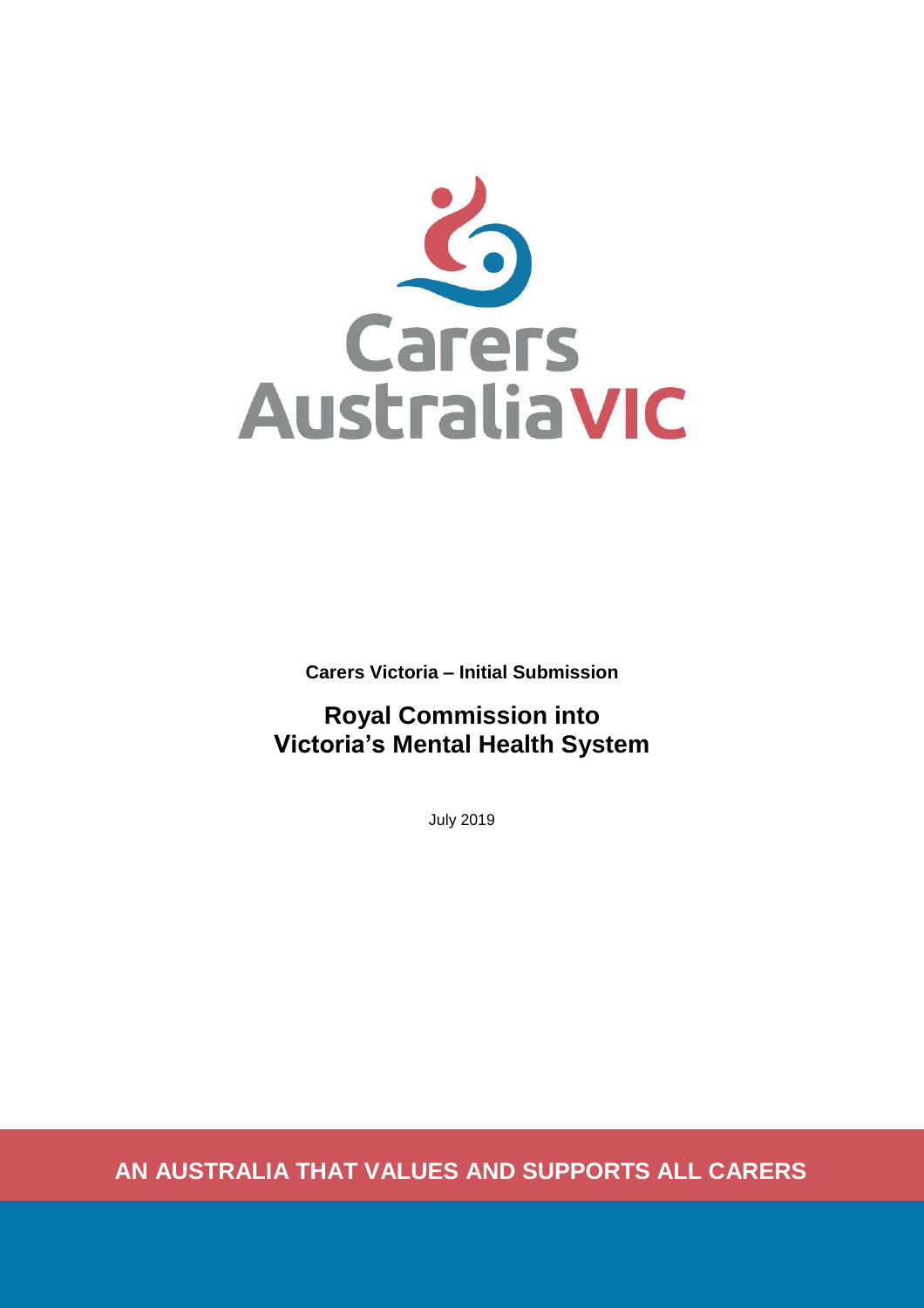# <span id="page-1-0"></span>**ABOUT CARERS VICTORIA**

Carers Victoria is the state-wide peak organisation representing people who provide care. We represent more than 736,600 family carers across Victoria – people caring for someone with a disability, mental illness, chronic health issue or an age-related condition.

People receiving care could be a parent, child, spouse/partner, grandparent, other relative or friend. Carers Victoria is a member of the National Network of Carers Associations, and the Victorian Carer Services Network. Carers Victoria is a non-profit association which relies on public and private sector support to fulfil its mission with and on behalf of carers.

Carers Victoria is a membership-based organisation. Our members are primarily family carers, who play an important role in informing our work, contributing to advocacy and strategic aims, and distributing information more widely to other carers.

This policy paper was prepared by Carers Victoria's Policy Team.

© Carers Association Victoria 2019

This work is copyright. Apart from any use as permitted under the *Copyright Act 1968*, all other rights are reserved. Requests and inquiries concerning reproduction and rights should be addressed to the Copyright Officer, Carers Victoria, PO Box 2204, Footscray, Victoria, 3011.

For information contact: Scott Walker Chief Executive Officer Carers Victoria Telephone: 03 9396 9509 Facsimile: 03 9396 9555 Email: [scott.walker@carersvictoria.org.au](mailto:scott.walker@carersvictoria.org.au) Website: [www.carersvictoria.org.au](http://www.carersvictoria.org.au/)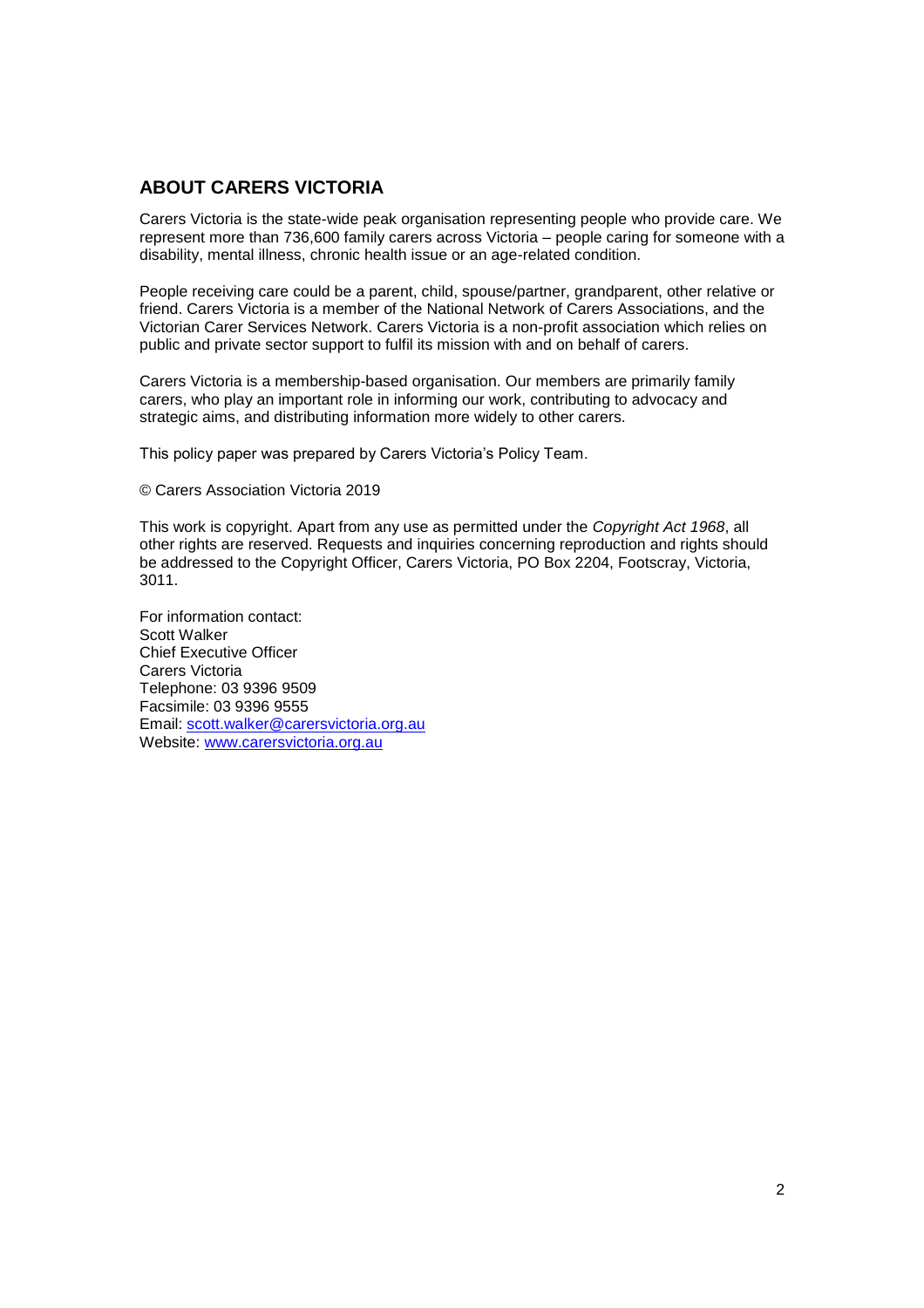# **Table of Contents**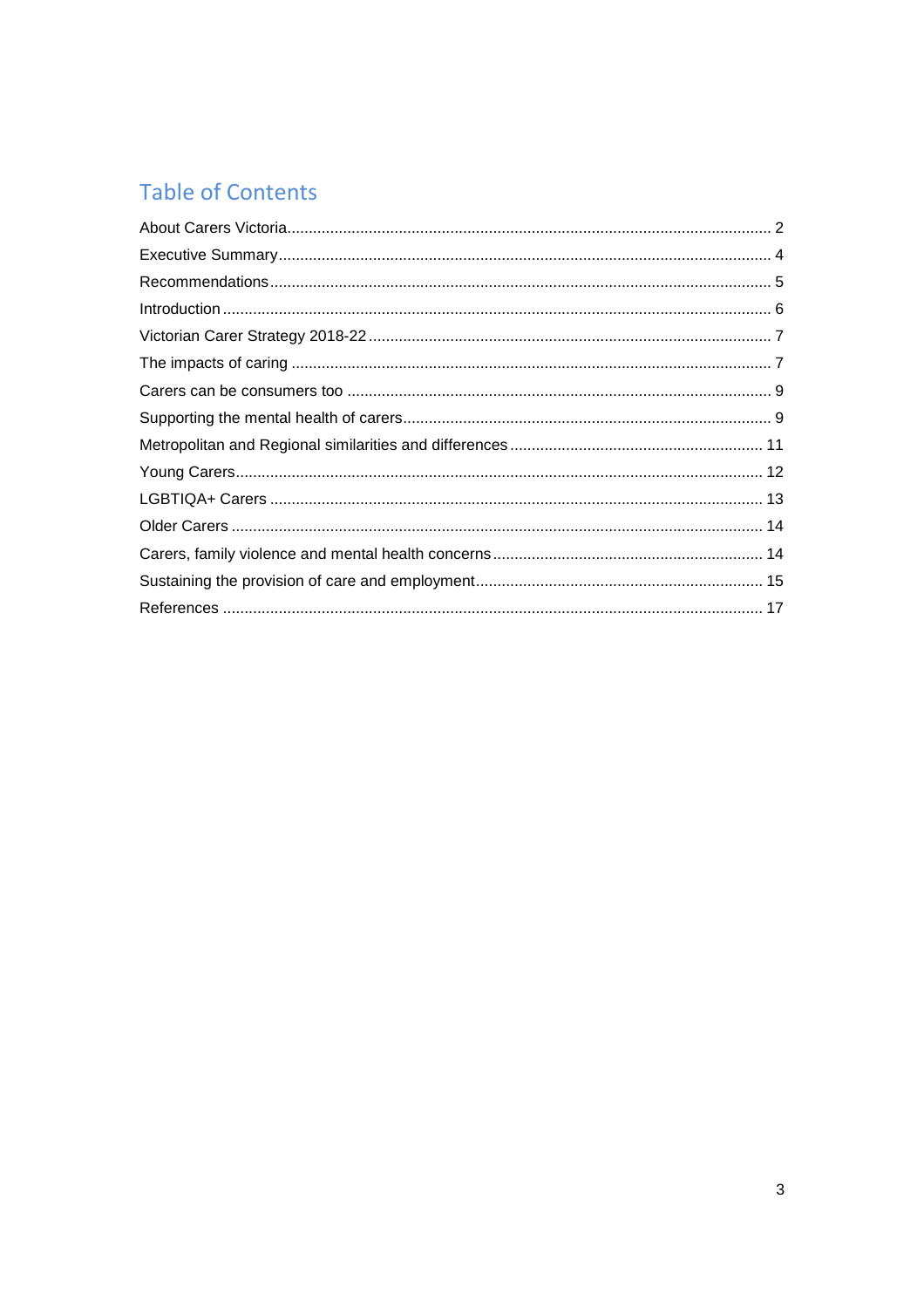# <span id="page-3-0"></span>**Executive Summary**

Carers Victoria welcomes the opportunity to contribute to the Royal Commission into Victoria's Mental Health System (Royal Commission). Carers Victoria has chosen to focus its submission on the mental health and wellbeing of Victoria's 736,600 unpaid family and friend carers.

One in eight Victorians is an unpaid family or friend carer. It is critical the Royal Commission recommendations include measures and resources to improve the mental health of Victorian carers.

- Carers need support for their own mental health. A majority of carers (56%) are estimated to experience at least moderate depression and one fifth severe depression, as well as experiencing high levels of anxiety, psychological distress and lower perceptions of self-efficacy and personal well-being.
- Consumers of mental health services may also have care responsibilities. Consumers need to be asked about their care responsibilities and how this impacts on their mental health during assessment and review.
- Carers and consumers need support to maintain their care relationship as outlined in the Carers Recognition Act 2012. Implementation of the Victorian Carer Strategy 2018-22 will help to improve carer support through the five priority areas:
	- Carers have better health and welling.
	- Carers are supported in school, study and work environments.
	- Carers can access support and services that meet their needs.
	- Carers have less financial stress.
	- Carers are recognised, acknowledged and respected.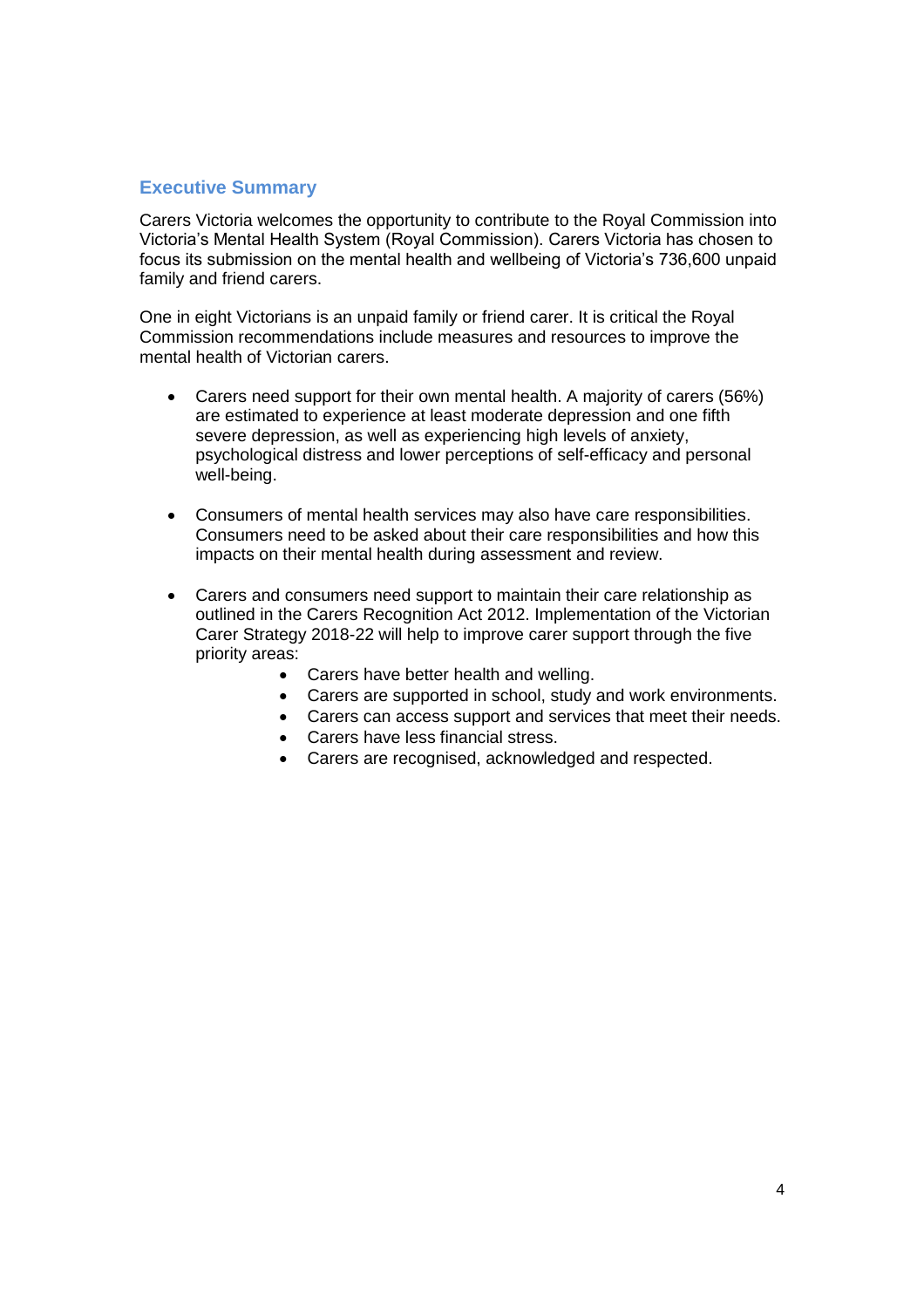## <span id="page-4-0"></span>**Recommendations**

- Improved access to carer needs assessment within mental health services and/or screening to identify and refer carers to appropriate carer support services.
- Improved access to evidence-based early intervention programs for carers starting out in the carer role to mitigate some of the negative mental health impacts of caring.
- Implementation of the Chief Psychiatrist's Guideline 'Working Together with Families and Carers' must become standard practice in mental health services across Victoria.
- Mandated training for staff of mental health services on the impact of mental illness on families, and the care responsibilities of children and young people.
- Mandated training for teachers and school support staff on the impact of mental illness on families, and the care responsibilities of children and young people.
- Carers to be asked if they identify as LGBTIQA+ and for mental health services to promote their support of LGBTIQA+ relationships and communities.
- Mental health services to promote the process to become a 'nominated person' and to discuss this with consumers and carers.
- Specific services for carers aged 65 and over to assist them to plan for the future care of their relative or friend with mental illness after the carer's death or incapacity.
- Implementation in all mental health services of the Chief Psychiatrist's guideline and practice resource: family violence.
- Mandate employer education on understanding mental illness and implementing flexible employment practices to accommodate the particular needs of mental health carers.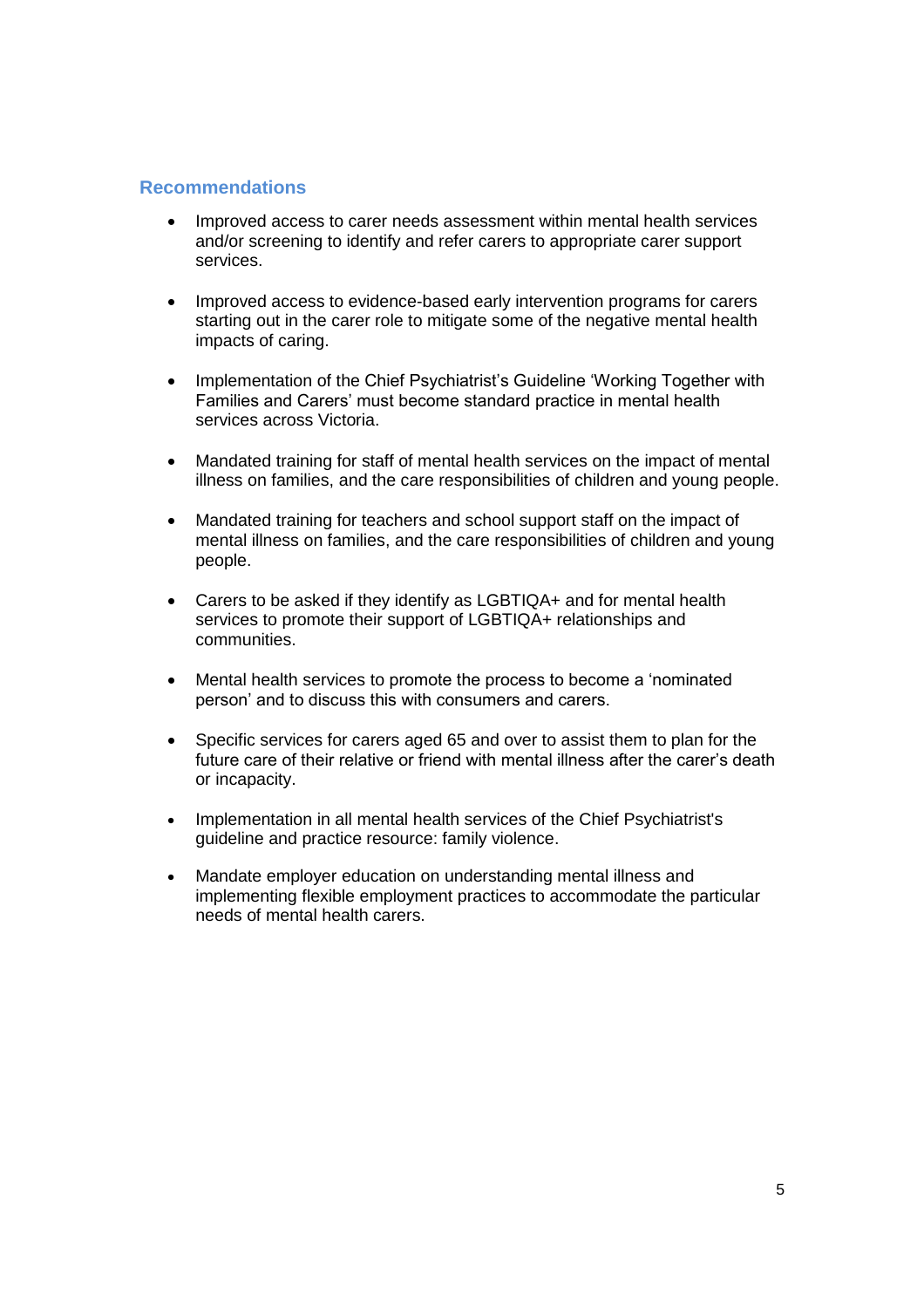#### <span id="page-5-0"></span>**Introduction**

 $\overline{a}$ 

Carers Victoria welcomes the opportunity to contribute to the Royal Commission into Victoria's Mental Health System (Royal Commission). Carers Victoria has chosen to focus its submission on the mental health and wellbeing of Victoria's 736,600 unpaid family and friend carers.

Australian and international research has documented the positive and negative aspects of caring and identified mixed effects. Studies have found that carers report positive aspects of caring, such as companionship, fulfilment, enjoyment and satisfaction, as well as the negative effects on psychological health, such as depression, anxiety and burden.<sup>1</sup> <sup>2</sup>A key study in Australia in 2007 identified carers as having 'the lowest collective wellbeing of any group we have yet identified'.<sup>3</sup>

Carers make a \$15 billion contribution to the Victorian economy each year through support provided to people with care needs.<sup>4</sup> Carers can experience significant personal and financial costs through providing care. Carers can lose \$50,000 - \$60,000 in lost superannuation for a 10-15-year period out of the workforce.<sup>5</sup> The weekly median income of a primary carer is \$520, which is 42 per cent lower than a non-carer.<sup>6</sup>

Given their positive contribution to the lives of the people they care for and to the economy, it is unfair carers do not receive the mental health support they require to continue in the caring role.

One in eight Victorians is a carer. It is critical the Royal Commission consider the actions required to improve the mental health of carers. When making recommendations the Royal Commission must also consider potential indirect impacts on carers. Resources need to be made available to support the health and wellbeing of carers in line with the priorities of the Victorian Carer Strategy 2018-22.

<sup>1</sup> Bauer, J.M., and Sousa-Poza, A, 'Impacts of Informal Caregiving on Caregiver Employment, Health, and Family', Journal of Population Ageing, 8(3):113-45, 2015, doi: 10.1007/s12062-015-9116-0 in Hill, T., Broady, T, 2019, *Understanding the social and emotional needs of carers*: Final report (SPRC Report 2/19). Sydney: Social Policy Research Centre, UNSW Sydney, http://doi.org/10.26190/5c59202697201, p.14.

Bauer, J.M., and Sousa-Poza, A, 'Impacts of Informal Caregiving on Caregiver Employment, Health, and Family', Journal of Population Ageing, 8(3):113-45, 2015, doi: 10.1007/s12062-015-9116-0 in Hill, T., Broady, T, 2019, *Understanding the social and emotional needs of carers*: Final report (SPRC Report 2/19). Sydney: Social Policy Research Centre, UNSW Sydney, http://doi.org/10.26190/5c59202697201, p.14. 7201, p.14.

<sup>3</sup> Cummins, R., Hughes, J., Tomyn, A., Gibson, A., Woerner. J., and Lai, L. (2007). *The Australian Unity Wellbeing Index, Survey 17.1. The Wellbeing of Australians*-*Carer Health and Wellbeing,* Deakin University, Australian Unity and Carers Australia, Melbourne in Hill, T., Broady, T, *Understanding the social and emotional needs of carers*: Final report (SPRC Report 2/19). Sydney: Social Policy Research Centre, UNSW Sydney, 2019, http://doi.org/10.26190/5c59202697201, p. 14.

<sup>4</sup> Deloitte Access Economics, 'The economic value of informal care in Australia in 2015',

https://www.carersaustralia.com.au/storage/access-economics-report3.pdf.

<sup>5</sup> Nepal, B., Brown, L., Ranmuthugala, G. and Percival, R., 2008. Lifetime health and economic consequences of caring: Modelling health and economic prospects of female carers in Australia. Commonwealth Financial Planning, Commonwealth Bank of Australia, pp 27.

<sup>&</sup>lt;sup>6</sup> Carers Victoria, 2017. Developing a Victorian Carer Statement, pp 15.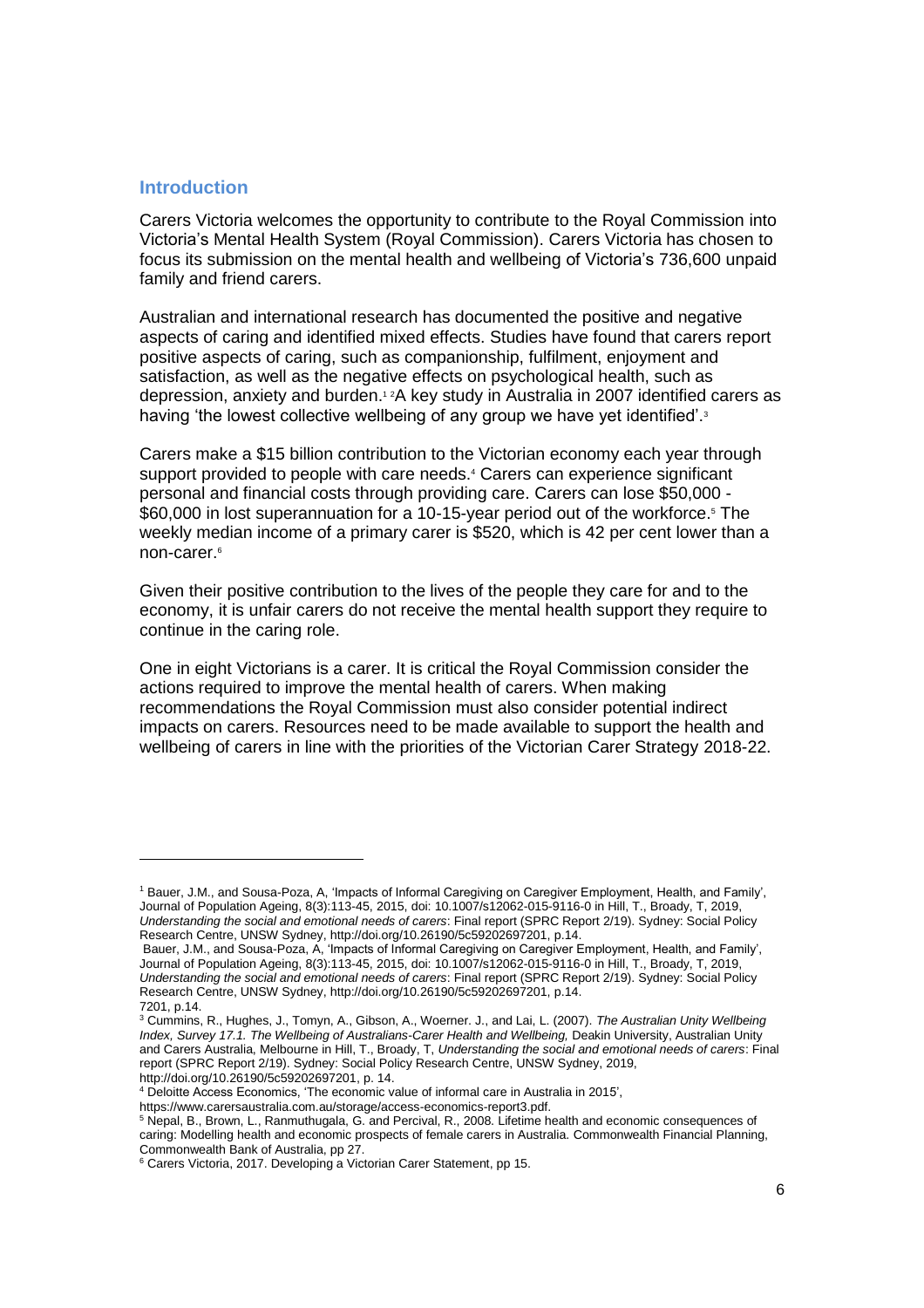# <span id="page-6-0"></span>**Victorian Carer Strategy 2018-22**

In July 2018 the Andrews Labor Government launched Victoria's first whole-of government Carer Strategy 2018-22. The Strategy sets out a framework to better recognise and support carers. The Strategy outlines ways carers, peak organisations, service providers and communities will work with the State Government to address five key priorities. These five priorities are:

- 1. Carers have better health and welling
- 2. Carers are supported in school, study and work environments
- 3. Carers can access support and services that meet their needs
- 4. Carers have less financial stress
- 5. Carers are recognised, acknowledged and respected.

Carers Victoria is committed to working with the Victorian Government to achieve these objectives. These objectives, individually and collectively, will all improve the mental health of carers.

Within the context of these priorities Carers Victoria supports the Victorian Auditor-General's Office report *Access to Mental Health Services.* Carers Victoria particularly welcomes recommendation 5:

We recommend that the Department of Health and Human Services: resolve the known catchment area issues of misaligned boundaries that prevent people from accessing services.<sup>7</sup>

Having consistent catchment areas across health services will make it easier for carers to navigate service systems.

#### <span id="page-6-1"></span>**The impacts of caring**

The World Health Organisation (WHO) defines mental health as: 'a state of wellbeing in which an individual realizes his or her own abilities, can cope with the normal stresses of life, can work productively and is able to make a contribution to his or her community'. 8

Carers experience poorer mental health outcomes compared to people who do not care, $9^{10}$  and there is increased risk of mental illness among sibling and child carers.<sup>11</sup>

l

<sup>7</sup> Victorian Auditor-General's Office, *Access to Mental Health Services* https://www.audit.vic.gov.au/report/accessmental-health-services?section=33104--audit-overview#chapter-4, March 2019, accessed 07.06.2019.

<sup>8</sup> World Health Organisation, http://www.who.int/news-room/fact-sheets/detail/mental-health-strengthening-ourresponse, in Hill, T., Broady, T, Understanding the social and emotional needs of carers: Final report (SPRC Report 2/19). Sydney: Social Policy Research Centre, UNSW Sydney, 2019, http://doi.org/10.26190/5c59202697201 <sup>9</sup> Australian Bureau of Statistics, 2012 Survey of Disability, Ageing and Carers Australia, 2013, Cat. No. 4430.0

<sup>10</sup> Carers NSW, 2012, Biennial Carer Survey

<sup>&</sup>lt;sup>11</sup> Robinson E., Rodgers B., & Butterworth P., 2008 'Family relationships and mental illness - Impacts and service responses' in Australian Family Relationships Clearinghouse – AFRC Issues, Number 4, 2008.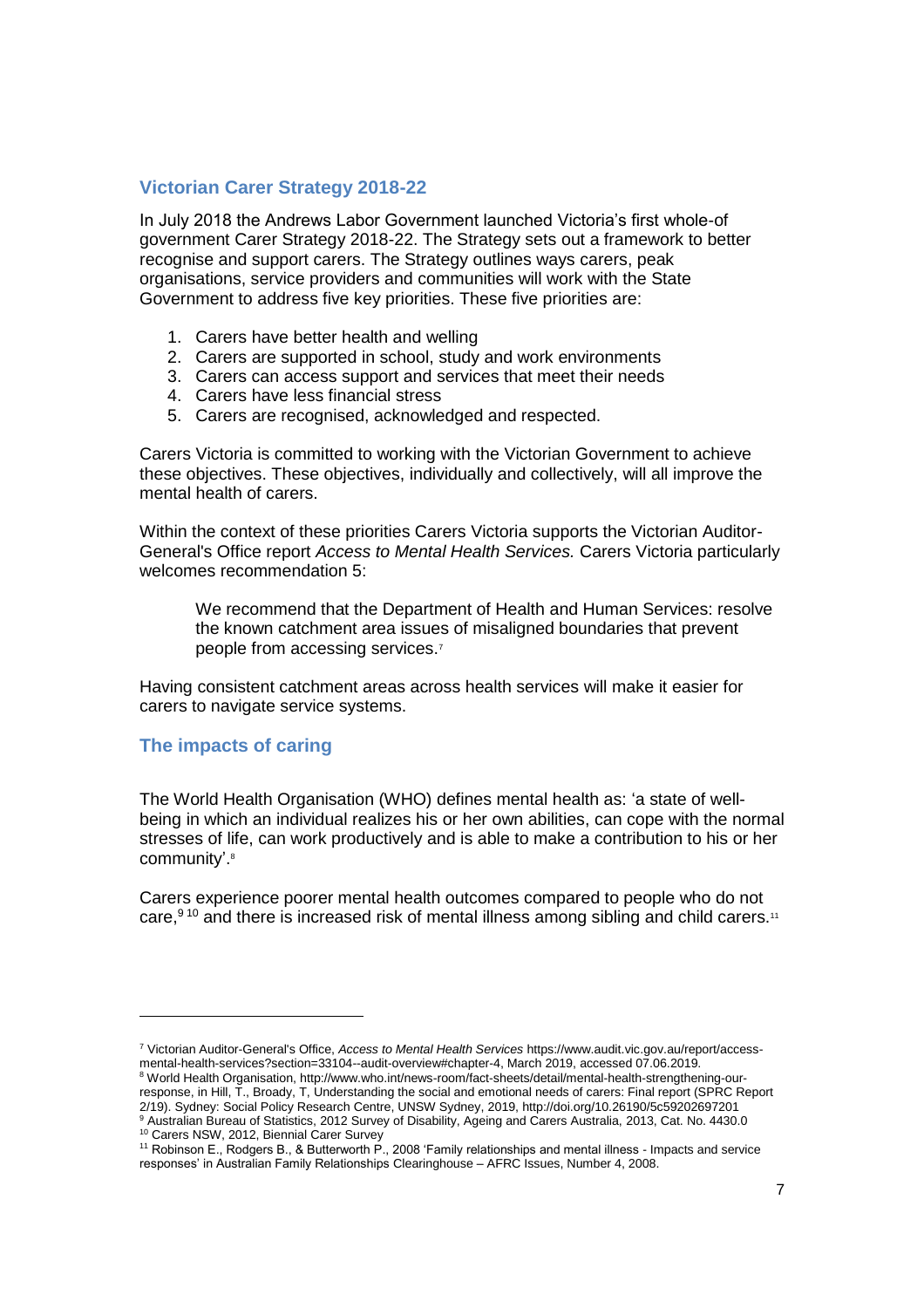Carers are more likely to have lower socio-economic status and high levels of isolation and stress, $12$  with prolonged stress and grief characteristic of the caring role. A majority of carers (56%) are estimated to experience at least moderate depression and one fifth severe depression<sup>13</sup>, as well as experiencing high levels of anxiety,<sup>14</sup> psychological distress and lower perceptions of self-efficacy and personal wellbeing. 15 16

This can remain even after care roles have ceased. Some research also suggests carers are significantly more likely to have suicidal thoughts than non-carers due to feelings of hopelessness.<sup>17</sup> <sup>18</sup>

Hill and Broady's (2019) analysis of data from the Australian Bureau of Statistics showed that:

- 'One in four (26.5%) primary carers had 'high or very high levels of psychological distress
- Nearly three quarters of primary carers (72.2%) reported that they were not satisfied due to the caring role
- Around one in ten (11.2%) carers frequently felt angry or resentful due to the caring role or had been diagnosed with a stress-related illness due to the caring role, and
- Just over one quarter of primary carers reported that they had their sleep interrupted frequently (25.3%) or frequently felt worried or depressed (27%), and around one third (35.6%) frequently felt weary or lacked energy due to the caring role'. 19 20

-

<sup>&</sup>lt;sup>12</sup>Hill, P., Thomson, C., & Cass, B. (2011). The costs of caring and the living standards of carers. Department of Families, Housing, Community Services and Indigenous Affairs,).

<sup>&</sup>lt;sup>13</sup> Australian Unity Wellbeing Index: The Wellbeing of Australians – Carer Health and Wellbeing, Survey 17.1, Report

<sup>17.1, 2007,</sup> p5. <sup>14</sup> Watts, J. H., & Cavaye, J. (2016). Being a Former Carer: Impacts on Health and Well-Being. Illness, Crisis & Loss, 1054137316679992.

<sup>15</sup> Hammond, T., Weinberg, M. K., & Cummins, R. A. (2014). The dyadic interaction of relationships and disability type on informal carer subjective well-being. Quality of Life Research, 23(5), 1535-1542.

 $16$  Edwards, B., 2008, 'Section D: The mental and physical health of families caring for a person with a disability', in Edwards, B., Higgins, D., J., Gray, M.,Zmijewski, N & Kingston, M., (eds), 'The nature and impact of caring for family members with a disability in Australia', Research Report 16, Australian Government, the Australian Institute of Family Studies, ACT, pgs. 56 – 64.

<sup>17</sup> O'Dwyer, S. T., Moyle, W., Zimmer-Gembeck, M., & De Leo, D. (2013). Suicidal ideation in family carers of people with dementia: a pilot study. International journal of geriatric psychiatry, 28(11), 1182-1188.

<sup>18</sup>O'Dwyer, S. T., Moyle, W., Pachana, N. A., Sung, B., & Barrett, S. (2014). Feeling that life is not worth living (death thoughts) among middle-aged, Australian women providing unpaid care. Maturitas, 77(4), 375-379.

<sup>19</sup> Australian Bureau of Statistics (ABS) (2014). *Caring in the Community 2012,* Catalgue no: 44360DO001\_2012, ABS, Canberra.

<sup>20</sup> Australian Bureau of Statistics (ABS) (2015). *Survey of Disability,Ageing and Carers,* TableBuilder. Findings based on use of ABS TableBuilder data.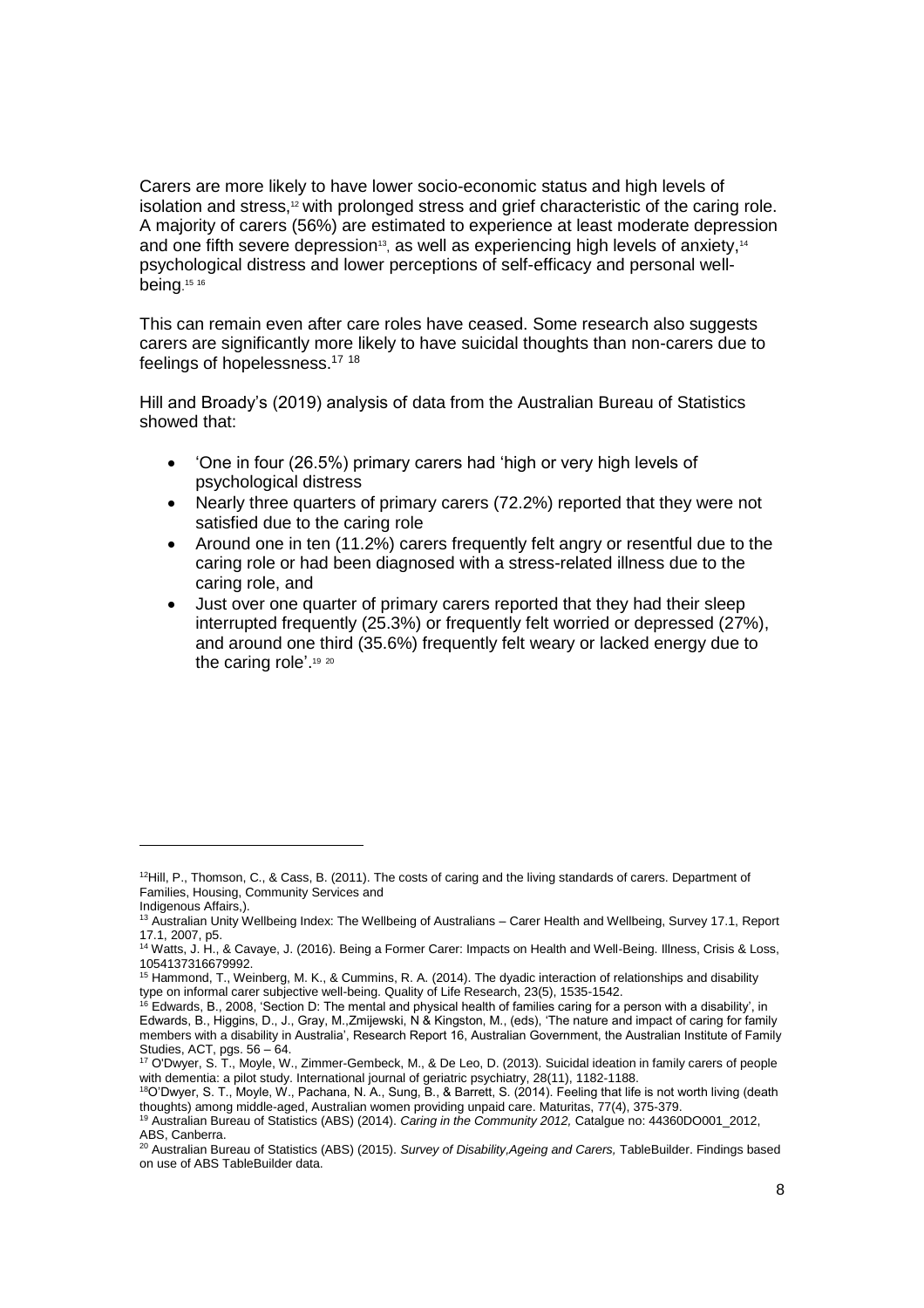## <span id="page-8-0"></span>**Carers can be consumers too**

Carers need support for their own mental health. Mental health services in particular, often focus on the needs of the consumer without considering that the person providing care may also require mental health support. In fact, the carer may also be a consumer of mental health services.

Carers Victoria has worked with the Department of Health and Human Services to include a question on the 'Your Experience Survey' (YES) to ask clinical mental health consumers whether they also have care responsibility for others. This is one way to encourage a shift from the black and white thinking of 'consumer' and 'carer'.

Similarly, Carers Victoria recommends the inclusion of a question in the Carer Experience Survey (CES) as to whether carers experience mental health concerns themselves.

# <span id="page-8-1"></span>**Supporting the mental health of carers**

#### **Psychotherapy and psychoeducational interventions**

Psychotherapy and psychoeducational interventions<sup>21</sup> are frequently reported as having some the most wide-ranging positive impacts and are among the most commonly used.<sup>22</sup> Interventions aimed at improving carer knowledge and capabilities are also recognised among the most beneficial and can effectively reduce 'carer burden, distress, provide psychological support, improve coping/crisis management skills and quality of life, and increase carer self-esteem'.<sup>23</sup> Accessible education is most likely to be effective when it is relevant and practical.<sup>24</sup>

#### **Early intervention**

 $\overline{a}$ 

Early intervention plays a vital role in risk identification, mitigation and connection to networks of support. Early and timely intervention can help people sustain caring roles, function effectively in other areas of their life and promote quality of life and wellbeing.

The Western Victorian Primary Health Network (WVPHN) identified carers at risk of mental ill-health as a priority group for early intervention and low intensity support. In 2018, Carers Victoria was commissioned to design, deliver and evaluate an evidence-based model of mental health early intervention for carers.

<sup>&</sup>lt;sup>21</sup> Consumer and Family Psychoeducation: Assessing the Evidence, D. Russell Lyman, Lisa Braude, Preethy George, Richard H. Dougherty, Allen S. Daniels, Sushmita Shoma Ghose, and Miriam E. Delphin-Rittmon Psychiatric Services 2014 65:4, 416-428

 $22$  Broady, Timothy and Aggar, Christina. Carer interventions: An overview of service effectiveness [online]. Journal of the Australasian Rehabilitation Nurses Association, Vol. 20, No. 2, Aug 2017: 5-11.

<sup>&</sup>lt;sup>23</sup> Schumacher, K., Beck, C. A., & Marren, J. M, 2006, FAMILY CAREGIVERS: caring for older adults, working with their families. AJN The American Journal of Nursing, 106(8), 40-49.

<sup>&</sup>lt;sup>24</sup> Broady, Timothy and Aggar, Christina, 2017, Carer interventions: An overview of service effectiveness [online].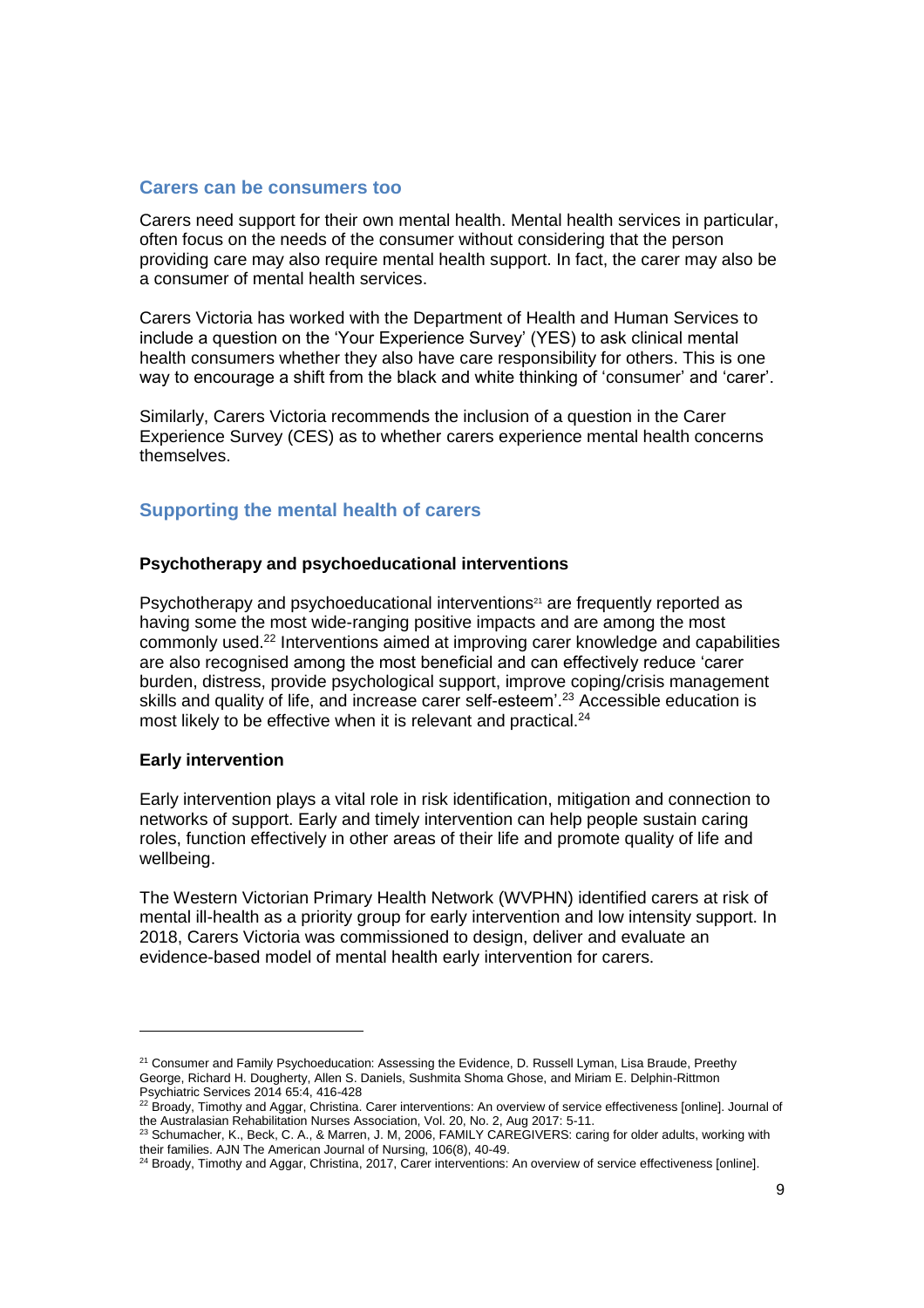A theory of change informed the development of a multicomponent program titled *Mind the Step*, referencing the stepped care model of mental health and the importance of paying attention to changes in wellbeing when stepping into a caring role. The program consisted of three consecutive weekly workshops, each of three hours duration. A series of three short videos featuring three different carers was also produced to accompany and reinforce the key messages of each workshop.

There is a wealth of evidence that carers experience social isolation and poorer health outcomes than non-carers, which was echoed by carers attending the *Mind the Step* program. Evaluations found *Mind the Step* was an effective intervention that carers rated as highly valuable in gaining a sense of connection, understanding the importance of self-care, and making use of available supports and services.

Participants reported both their mental and physical health had deteriorated since taking on a caring role, and other family and friends did not well understand the impact of caring on their lives. Evaluations demonstrated that the *Mind the Step*  program was broadly effective in achieving the intended outcomes of improving carers':

- Mental health and wellbeing
- Capacity to access treatment, supports and resources, and
- Sense of social connectedness.

The project also surveyed mental health practitioners. Findings highlighted that the sector's capacity to respond to carers at risk of poor mental health would be increased through improved awareness of carers and early interventions supports; and a standardised and resourced approach to screening and referral.

Mental health clinicians may recognise that carers need support. Due to resource constraints, support may be limited to provision of information on where to access carer support, rather than a mental health assessment being undertaken with the carer. Mental health clinicians advised that interactions with carers tend to be informal and are not routinely documented.

**Recommendation**: Improved access to carer needs assessment within mental health services and/or screening to identify and refer carers to appropriate carer support services.

**Recommendation**: Improved access to evidence-based early intervention programs for carers starting out in the carer role to mitigate some of the negative mental health impacts of caring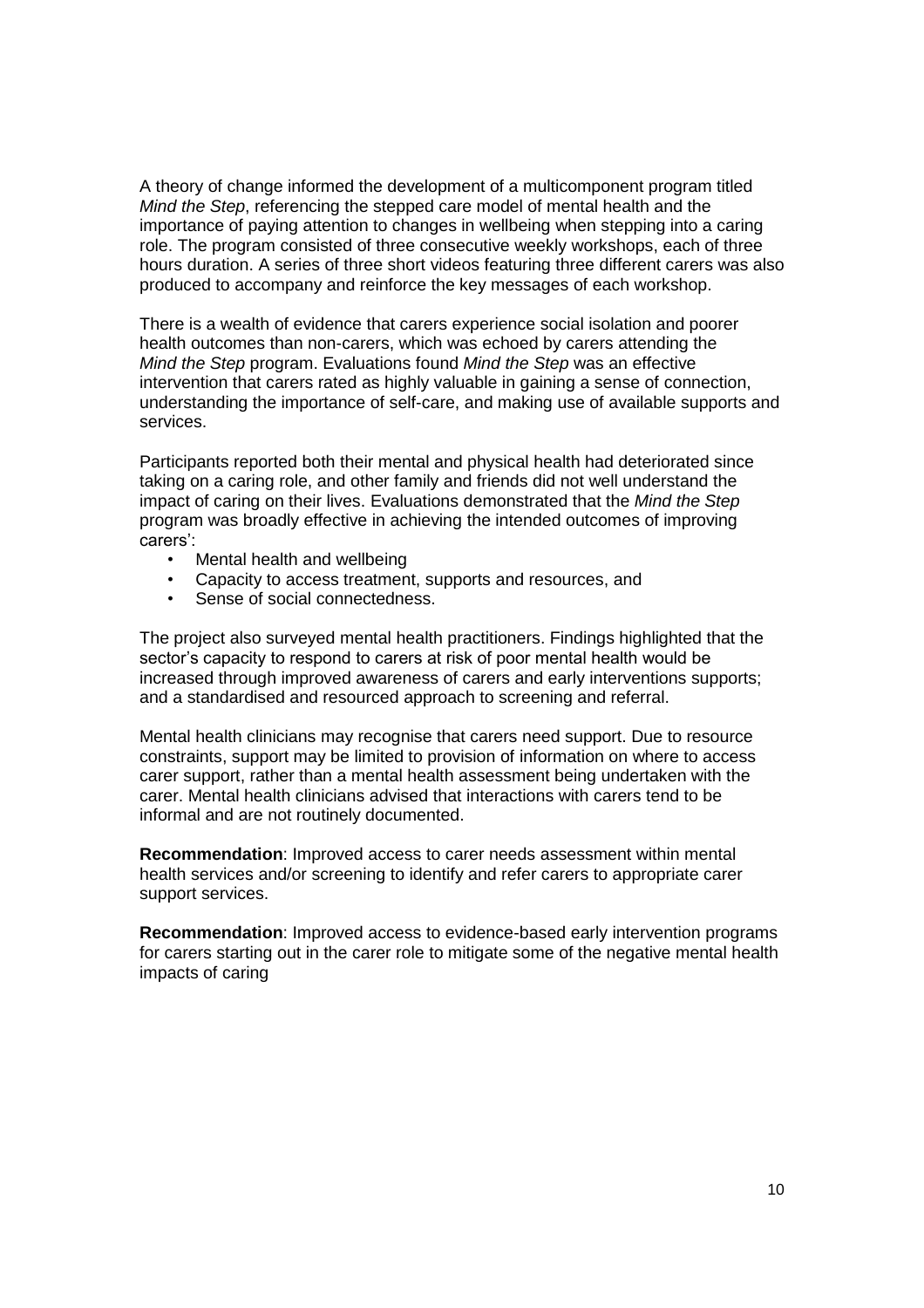# <span id="page-10-0"></span>**Metropolitan and Regional similarities and differences**

Carers Victoria participated in community consultations for the Royal Commission in Melbourne and in Wodonga. <sup>25</sup> The phrase 'missing middle' was used widely in the Melbourne consultation and is feedback which Carers Victoria frequently receives from carers. The 'missing middle' describes the perspective of the mental health system that there are very few, or no options between General Practitioner (for initial concerns) and the Emergency Department (for crisis situations). In Wodonga, carers reported that consumers with complex needs do not have the support they require. A carer described how their relative was in the mental health inpatient unit for one year because of the lack of suitable supports outside of the hospital.

Carers in Melbourne and in Wodonga advised the impact of lack of recognition of their caring role. Carers reported decisions are routinely made without their involvement. This causes great distress for carers who want to be able to support the person they are caring for and provide further information to the treatment team.

Carers Victoria welcomed the publication of the updated Chief Psychiatrist's Guideline 'Working Together with Families and Carers' (The Guideline) in 2018. The Guideline provides a framework for Victorian mental health services to engage with families and carers at every stage people are receiving support for mental health concerns. Feedback from carers has demonstrated mixed experiences with carer inclusion in mental health services.

**Recommendation**: Implementation of The Guideline must become standard practice in mental health services across Victoria.

 $\overline{a}$ 

<sup>&</sup>lt;sup>25</sup> Location changed to preserve anonymity of content used.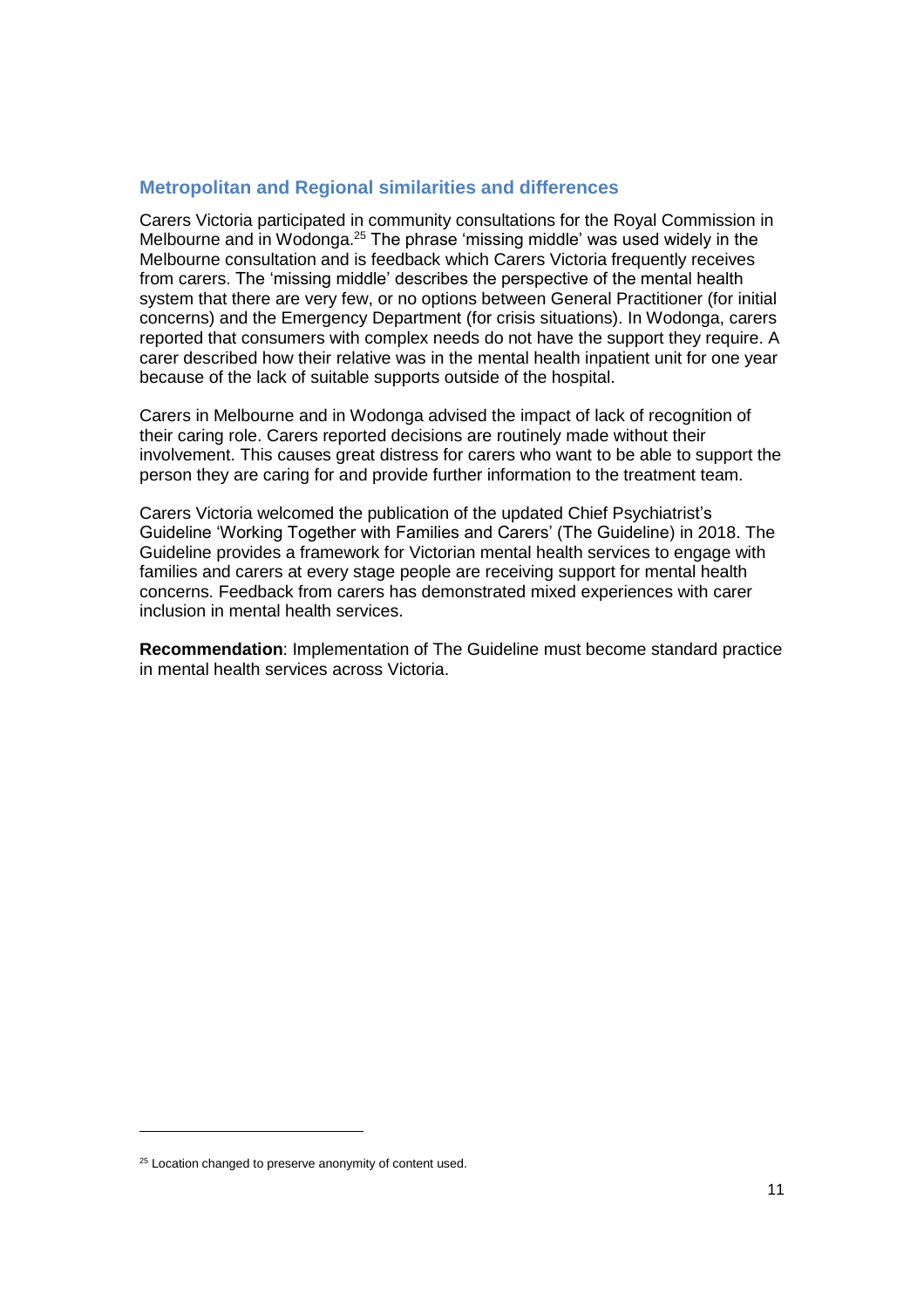# <span id="page-11-0"></span>**Young Carers**

People under the age of 25 providing unpaid care to family or friends (usually parents or siblings) are referred to as young carers.

## **Mental Health Services**

*"I have a really great GP who's like amazing and he is 100 per cent supportive and includes me in everything and even my Mum's psychologist includes me in everything and we talk all the time. It's just good to have a professional like her doctor to have such a close relationship and we can talk about medication she's on. I can tell them how she is at home and about her medication – they'll trust me 100 per cent and it's really great they trust me and will actually listen to me."*

Examples like the one cited above show the impact of a young carer being respected and engaged by their mother's psychologist. Unfortunately, other young carers are dismissed as not being relevant to their parent's health. This attitude disregards the knowledge of young carers and the support they are providing.

**Recommendation:** Mandated training for staff of mental health services on the impact of mental illness on families, and the care responsibilities of children and young people.

## **Education System**

l

Thirteen per cent of children aged 5-14 caring for a person with a mental illness do not attend school.<sup>26</sup> Young people providing care require additional support to ensure that they can continue in education and enter the workforce.

Teachers and other staff in schools frequently identify they require further support to understand the needs of young carers. Our consultations have identified that schools are a key area where caring is often not recognised and/or not responded to appropriately. This has a significant impact on educational outcomes, as well as the mental health of parents and young carers. Research from the Australian Institute of Family Studies indicates that young carers are, on average, one year behind the education standards of young people who don't have care responsibilities.<sup>27</sup>

<sup>&</sup>lt;sup>26</sup> Diminic, S, Hielscher E and Harris M, 'Understanding the factors associated with Australian mental health carers' employment: summary report', Brisbane, The University of Queensland, 2018, p. 3.

 $^{27}$  Australian Institute of Family Studies, 'The Longitudinal Study of Australian Children Annual Statistical Report 2016', 2017, https://aifs.gov.au/publications/longitudinal-study-australian-children-annual-statistical-report-2016, accessed 02.07.2019.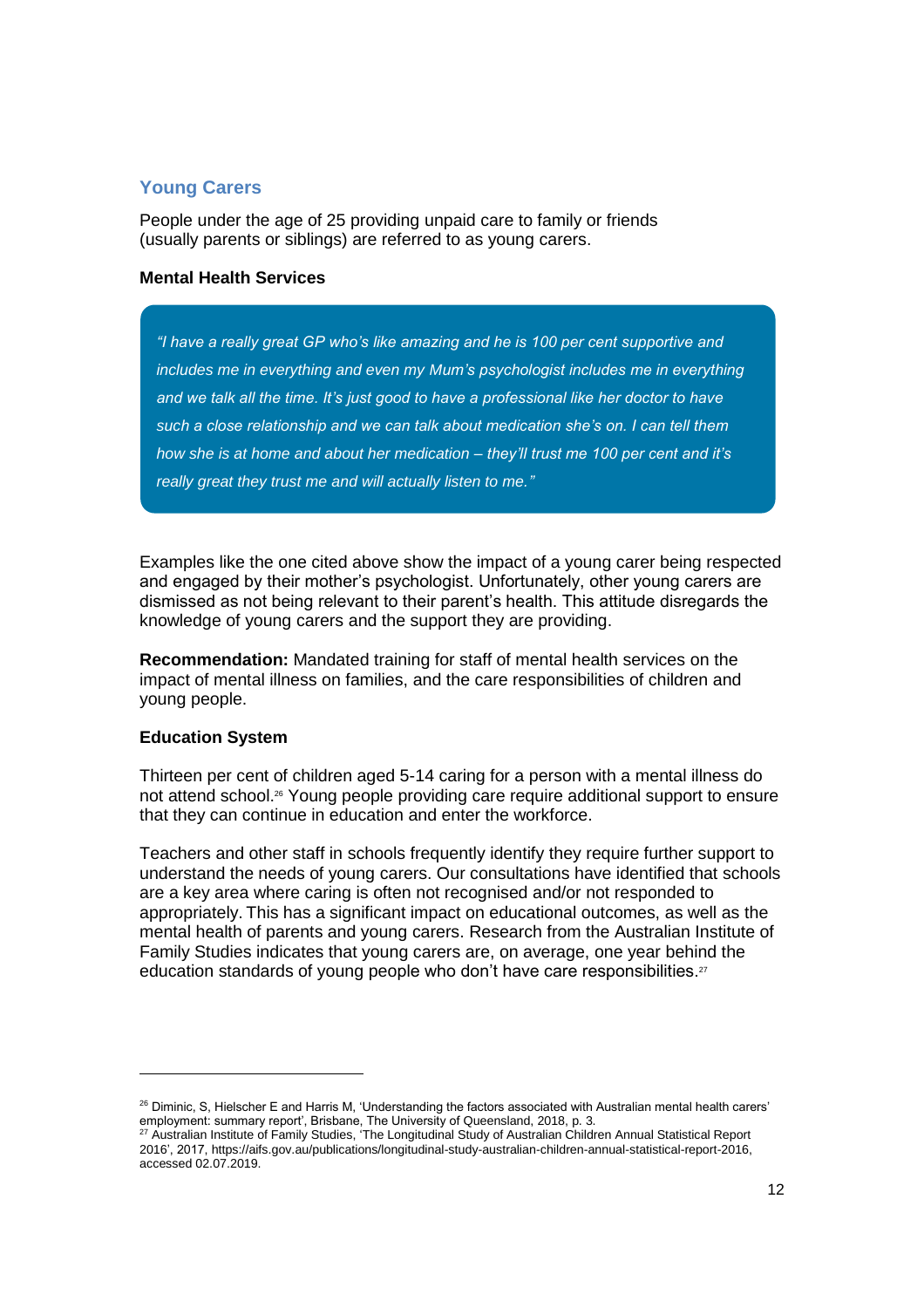Young carers have advised Carers Victoria that teachers who lacked understanding of health conditions failed to understand and acknowledge the long-term nature of their caring duties. The result was an inflexibility towards the needs of these students. Young carers consulted by Carers Victoria have indicated that teachers who understand their caring responsibilities are more flexible and that this reduces the stress experienced by young carers.

*"At my last school there were only four or five teachers that if you asked for an extension, they just said no. Even if you were going through the hardest moment in that year, they still said no, wouldn't understand, just dismissed it."*

Carers Victoria welcomed the November 2018 announcement by the Victorian Government to develop a system to better identify young carers in schools. Carers Victoria will work with the Victorian Government and The Department of Education and Training to develop this system.

**Recommendation:** Mandated training for teachers and school support staff on the impact of mental illness on families, and the care responsibilities of children and young people.

# <span id="page-12-0"></span>**LGBTIQA+ Carers**

l

LGBTIQA+ care relationships must be recognised within mental health services. The failure to do this can lead to poorer mental health outcomes for this cohort of carers.

Carers who identify as LGBTIQA+ can experience additional difficulties in the healthcare system. Carers Victoria has been advised of examples where a carer with medical power of attorney has been ignored and dismissed by a doctor; and of other carers having to deliberately deceive hospital staff about their relationship with the patient in order to maintain contact during the hospital stay.

Carers Victoria partnered with Swinburne University to research the experiences of carers of people from LGBT communities in clinical mental health settings.<sup>28</sup> This research found carers had varied experiences in the support which was provided. Whilst many interactions were positive, inconsistencies can lead people to withdraw from seeking support because of the perception of the potential for harm.

Many carers in this research were unaware that the person receiving care could make the carer a 'nominated person' under the *Mental Health Act 2014*.

<sup>&</sup>lt;sup>28</sup> Martin, J., Butler, M., Muldowney, A., Aleksandrs, G., 'Impacts of regulatory processes on the experiences of carers of people in LGBTQ communities living with mental illness or experiencing a mental health crisis', in *Social Science & Medicine*, 2019, pp. 30-36, www.elsevier.com/locate/socscimed, accessed 01.07.2019.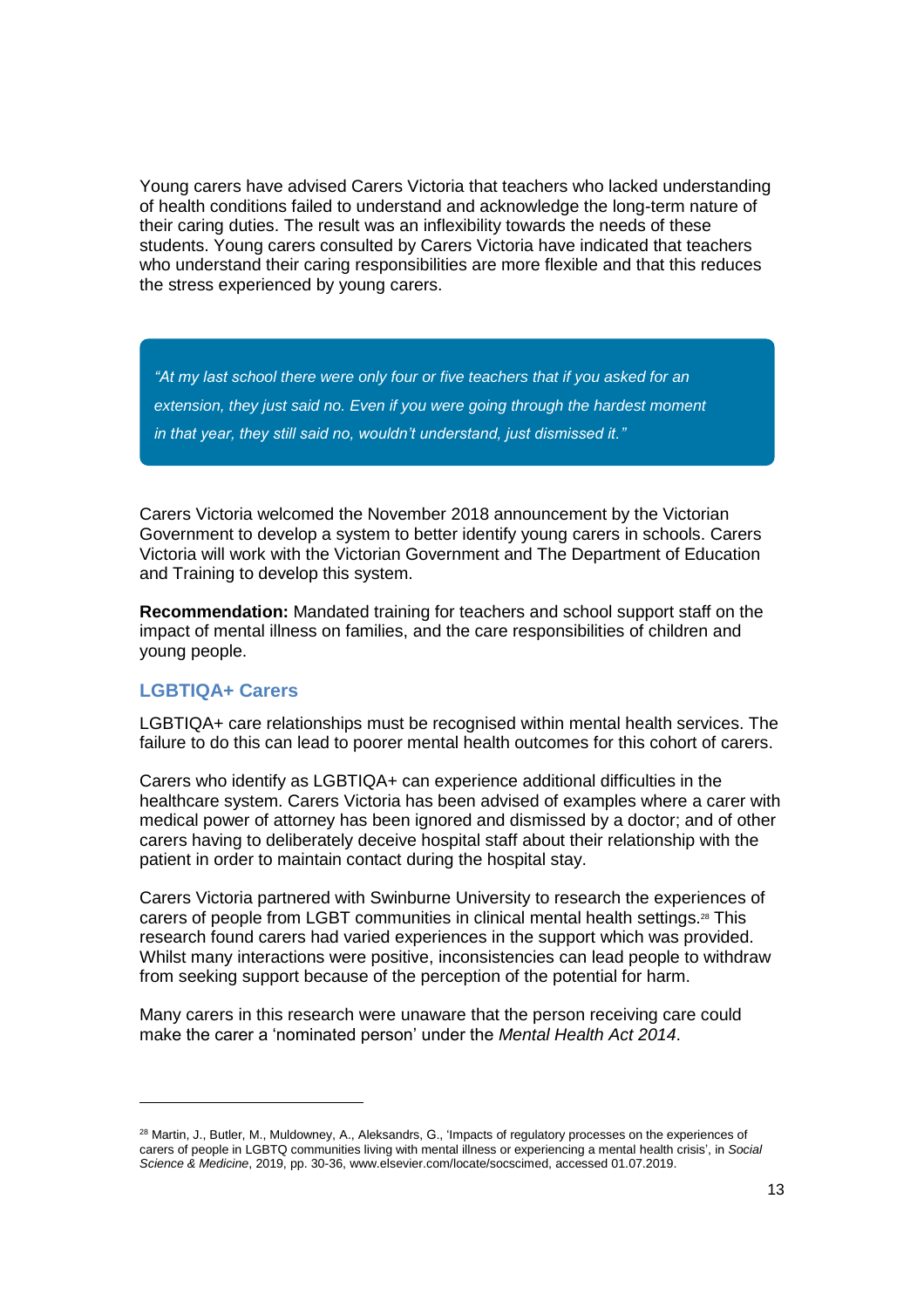By becoming a 'nominated person' carers are more likely to receive information about the person they are caring for.

**Recommendation:** Carers to be asked if they identify as LGBTIQA+ and for mental health services to promote their support of LGBTIQA+ relationships and communities.

**Recommendation:** Mental Health services to promote the process to become a 'nominated person' and to discuss this with consumers and carers.

## <span id="page-13-0"></span>**Older Carers**

More than 162,000 of Victoria's carers are aged over 65, and the average age of a primary carer is 55. Older people are more likely to have multiple care responsibilities including caring for partners, parents and children. Older parent carers in particular have grave concerns about the wellbeing of their sons and daughters living with mental illness when they are no longer able to provide care.

**Recommendation:** Specific services for carers aged 65 and over to assist them to plan for the future care of their relative or friend with mental illness after the carer's death or incapacity.

# <span id="page-13-1"></span>**Carers, family violence and mental health concerns**

Perpetrators and victim-survivors are multi-layered terms. Carers can be both victim-survivors as well as perpetrators of family violence. Carers ACT has produced the following typology of family violence in relationships between a carer and a person with mental health concerns:

- 1. Carer as a victim of violence or threats of violence, perpetrator has mental illness and has violent episodes with no evidence of power, coercion or control.
- 2. Carer as a victim of violence or threats of violence, perpetrator has a mental illness and has violent episodes with evidence of power, coercion and control.
- 3. Carer as a victim of violence or threats of violence, perpetrator is not the primary care recipient, carer and care recipient are both in danger of trauma impacts and mental ill-health.
- 4. Carer as a perpetrator of violence or threats of violence, care recipient has mental illness and is the victim, with or without evidence of power, coercion and control.

Additional risk attaches to people in care relationships due to the duration and intensity of serious mental illness and the efforts of family members and other supporters to try to keep the person experiencing mental illness safe. This can increase risks for the carer and is exacerbated by stigma, reluctance to engage with formal services and other factors such as social isolation and cultural and language barriers.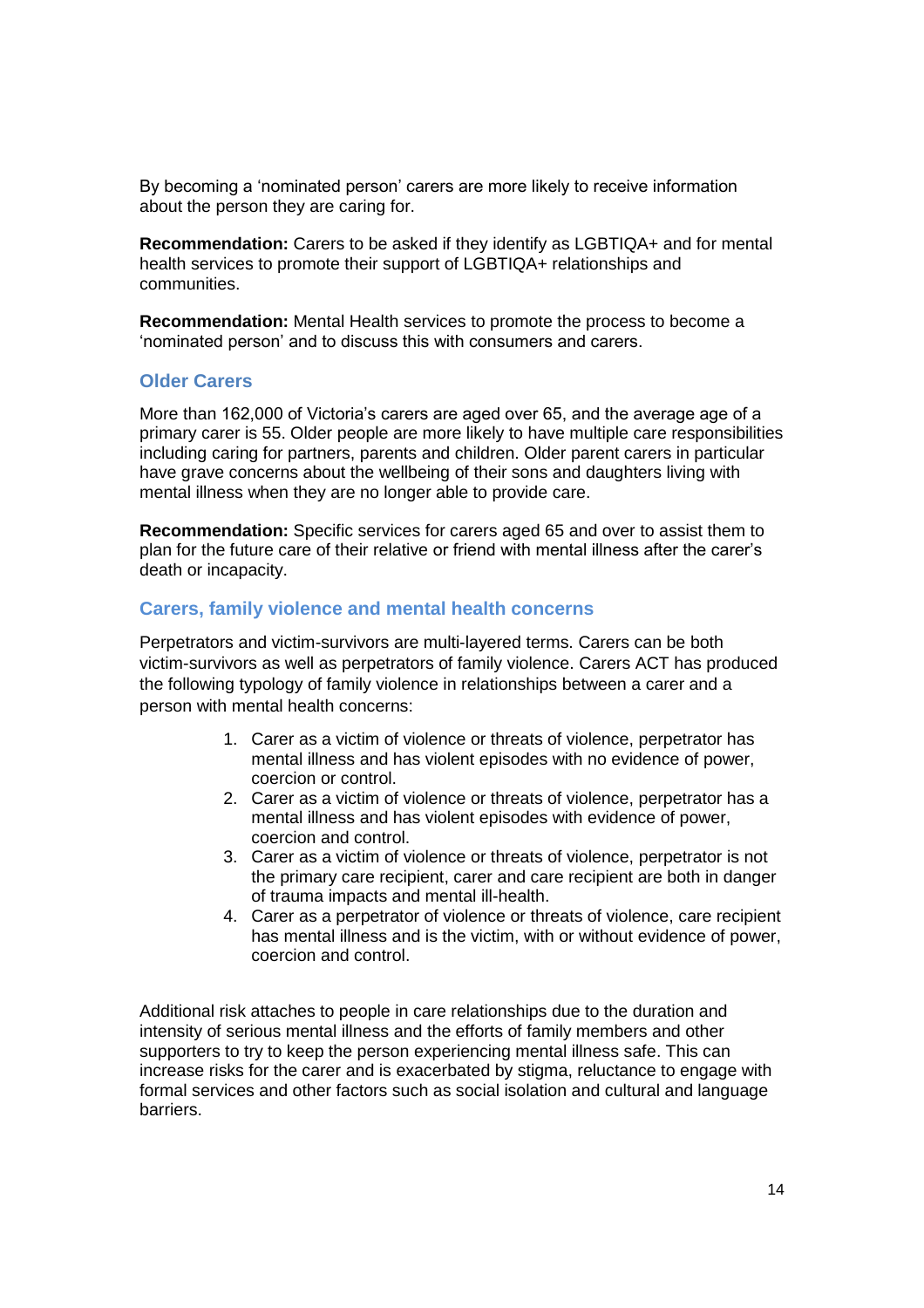Barriers to help-seeking are many:

**Blame:** Carers and people with mental ill-health excuse the illness or the situation for the violence and see it sitting external to the person who is perpetrating. Carers rarely report concerns of violence to police or press charges but will call mental health crisis teams.

**Stigma/shame:** Carers and people with mental ill-health want to avoid being further stigmatised or negatively affected by disclosing the violence.

**Fear:** Many do not seek help because they fear the consequences of disclosure, including police involvement, financial fears, fears of the perpetrator finding out, of judgement etc.

**Episodic:** The violence may fluctuate with the illness/care needs further removing it from the person's identity.

**Appropriate help available:** Many families believe family violence interventions will force them to leave the relationship. Carers may not feel like they can leave for several possible reasons. These reasons include: the person they care for needs their support, victim-survivors with mental illness may find it harder to leave, and carers are concerned that the person they care for may become homeless if they leave.

**Recommendation:** Carers Victoria supports development of a greater understanding within mental health services on the impact of mental illness and family violence within care relationships. Carers Victoria supports implementation in all mental health services of the Chief Psychiatrist's quideline and practice resource: family violence<sup>29</sup> which was developed following Family Violence Royal Commission Recommendation 97.

## <span id="page-14-0"></span>**Sustaining the provision of care and employment**

Carers find it difficult to reconcile caring responsibilities with full time, part time or casual employment. This results in setbacks in career progression and financial hardship due to loss of income and superannuation.

The benefits of carer flexible workplaces are two-pronged.

 $\overline{a}$ 

- 1. For carers they include improved self-esteem, wellbeing and financial security.
- 2. For employers they include increased staff retention, improved productivity and job satisfaction of employees, which in turn reduces recruitment and training costs.

<sup>&</sup>lt;sup>29</sup> [https://www2.health.vic.gov.au/about/key-staff/chief-psychiatrist/chief-psychiatrist-guidelines/family-violence](https://www2.health.vic.gov.au/about/key-staff/chief-psychiatrist/chief-psychiatrist-guidelines/family-violence-guideline-practice-resource)[guideline-practice-resource](https://www2.health.vic.gov.au/about/key-staff/chief-psychiatrist/chief-psychiatrist-guidelines/family-violence-guideline-practice-resource)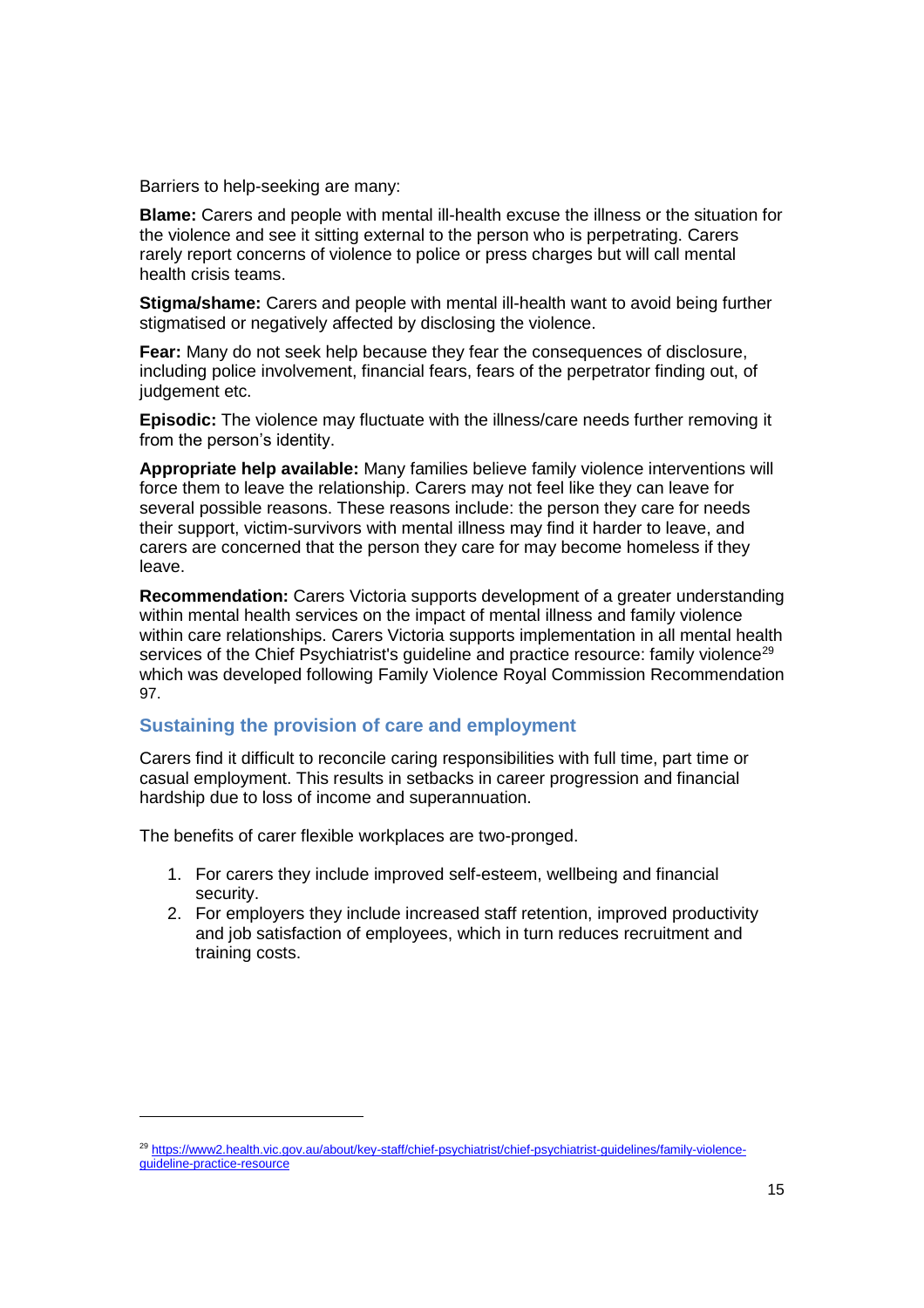Issues for mental health carers in employment include affiliate stigma<sup>30</sup> for close associates of people living with mental illness. This can lead to carers not disclosing their carer status for fear of discrimination. The unpredictable nature of some mental illnesses also means carers may need to take time off work at short notice, leading some employers to consider them to be 'unreliable'.

**Recommendation:** Mandate employer education on understanding mental illness and implementing flexible employment practices to accommodate the particular needs of mental health carers.

l

<sup>30</sup> Shi, Y, Shao, Y, Li, H, et al. Correlates of affiliate stigma among family caregivers of people with mental illness: A systematic review and meta‐analysis. *Journal of Psychiatric and Mental Health Nursing*, 2019; 26: 49– 61. <https://doi.org/10.1111/jpm.12505>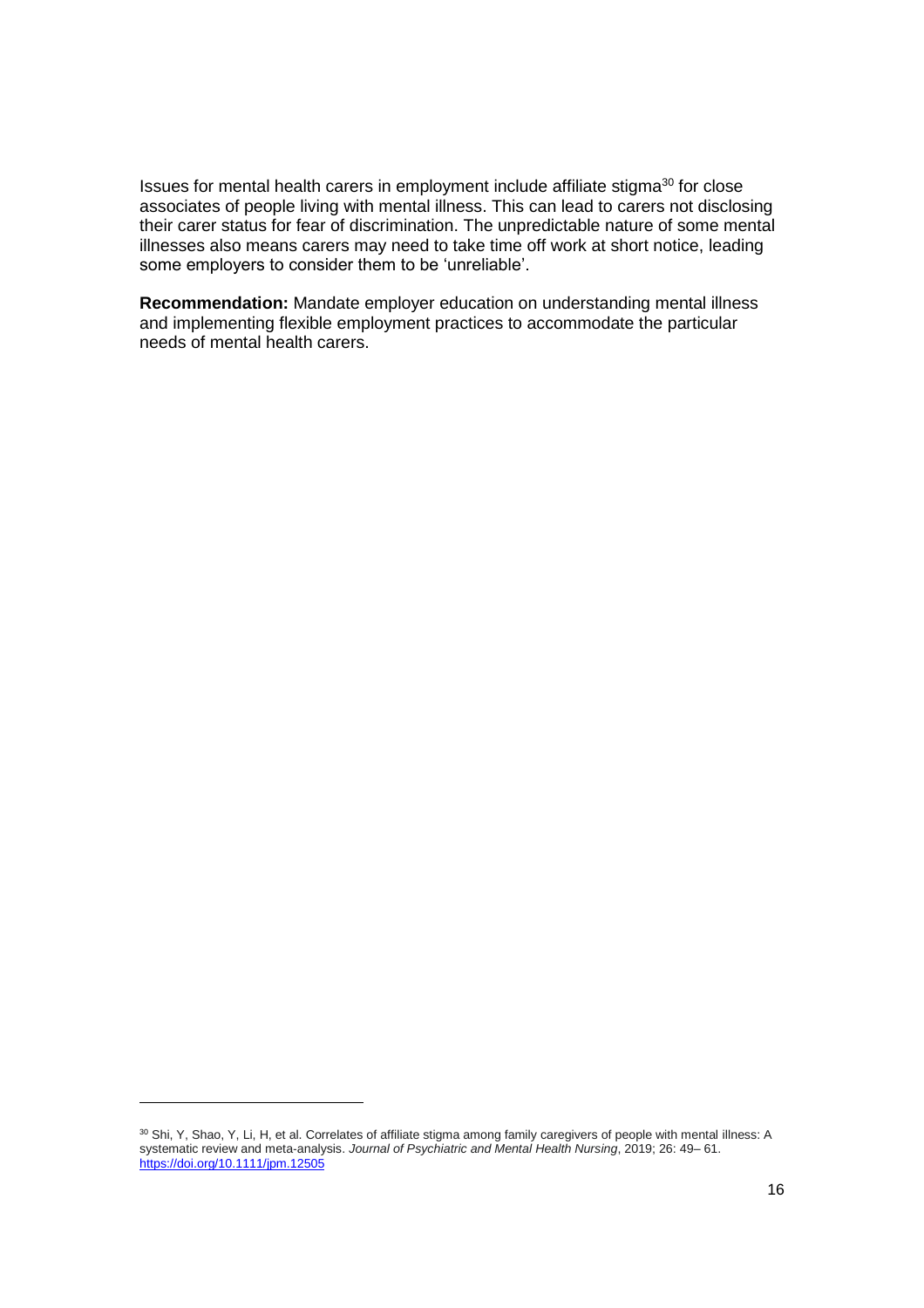## <span id="page-16-0"></span>**References**

Australian Bureau of Statistics, 2012 Survey of Disability, Ageing and Carers Australia, 2013, Cat. No. 4430.0

Australian Institute of Family Studies, 'The Longitudinal Study of Australian Children Annual Statistical Report 2016', 2017, https://aifs.gov.au/publications/longitudinalstudy-australian-children-annual-statistical-report-2016

Australian Unity Wellbeing Index: The Wellbeing of Australians – Carer Health and Wellbeing, Survey 17.1, Report 17.1, 2007, p5.

Broady, Timothy and Aggar, Christina. Carer interventions: An overview of service effectiveness [online]. Journal of the Australasian Rehabilitation Nurses Association, Vol. 20, No. 2, Aug 2017: 5-11.

Carers NSW, 2012, Biennial Carer Survey

Carers Victoria, 2017. Developing a Victorian Carer Statement,

Deloitte Access Economics, 'The economic value of informal care in Australia in 2015', https://www.carersaustralia.com.au/storage/access-economics-report3.pdf.

Diminic, S, Hielscher E and Harris M, 'Understanding the factors associated with Australian mental health carers' employment: summary report', Brisbane, The University of Queensland, 2018

Edwards, B., 2008, 'Section D: The mental and physical health of families caring for a person with a disability', in Edwards, B., Higgins, D., J., Gray, M.,Zmijewski, N & Kingston, M., (eds), 'The nature and impact of caring for family members with a disability in Australia', Research Report 16*, Australian Government, the Australian Institute of Family Studies*, ACT, pgs. 56 – 64.

Hammond, T., Weinberg, M. K., & Cummins, R. A., 2014, 'The dyadic interaction of relationships and disability type on informal carer subjective well-being' *Quality of Life Research*, 23(5), 1535-1542.

Hill, T., Broady, T, 2019, *Understanding the social and emotional needs of carers*: Final report (SPRC Report 2/19). Sydney: Social Policy Research Centre, UNSW Sydney, http://doi.org/10.26190/5c59202697201.

Hill, P., Thomson, C., & Cass, B, 2011, 'The costs of caring and the living standards of carers', Department of Families, Housing, Community Services and Indigenous Affairs

Martin, J., Butler, M., Muldowney, A., Aleksandrs, G., 'Impacts of regulatory processes on the experiences of carers of people in LGBTQ communities living with mental illness or experiencing a mental health crisis', in *Social Science & Medicine*, 2019, pp. 30-36, www.elsevier.com/locate/socscimed.